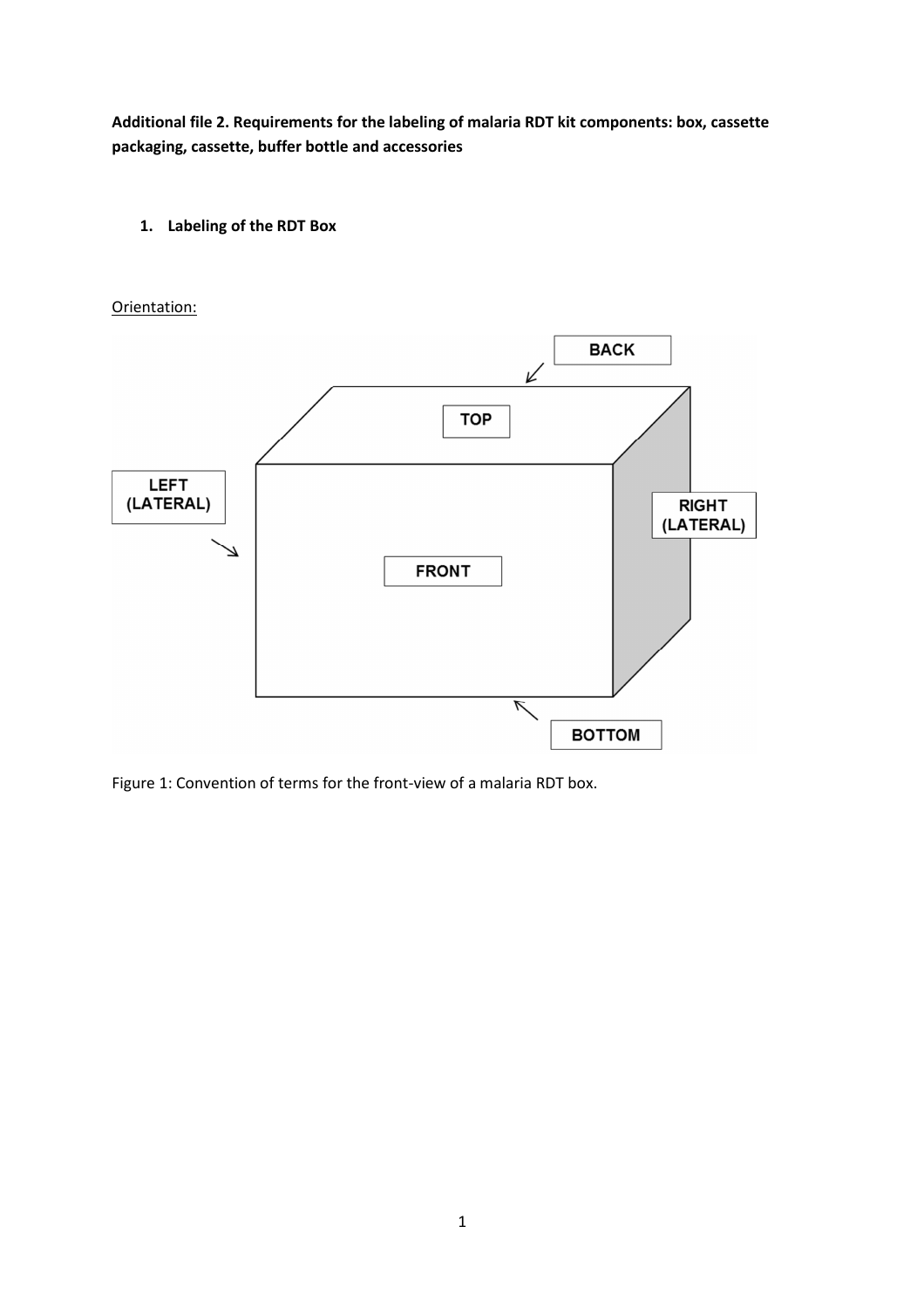**General requirements and outlines** for labeling of malaria RDT boxes are as follows:

1. **Labels:** Labels should be printed on the cardboard as permanent printing or applied as waterresistant labels (applied with water resistant glue). Prints should be indelible and should last the life span of the RDT product.

2. **Use of Symbols** is encouraged. Only internationally recognized symbols (EN ISO 15223 – 2012) should be used.

3. **Labeling must be legible**: for instance open letter type and font size equivalent to Miriad bold 10.

4. The official **language(s)** in which the intended use is displayed, should be relevant to the region where the RDT product will be used. In the example below, English, French, Spanish and Portuguese are displayed.

5. Foresee a place for affixing the carrier (label) of the so-called **UDI (Unique Device Identification)**. The UDI is a series of numeric or alphanumeric characters created through a globally accepted device identification and coding standard, which allows the unambiguous identification of a specific medical device on the market. The UDI comprises the Device Identifier and Production Identifier (including serial number, lot number, manufacturing and/or expiration date). On the Bluebox model, place is foreseen for the UDI.

6. Display the essential information (see below) on the **front side and at least one lateral side of the RDT box (left or right).** The information contains all relevant information needed for stock management (*e.g.* product identity, storage conditions and material provided). An exception can be made for custom/variable prints such as lot number and expiration date and in case of use, also production date – they can be printed on only a single side of the box.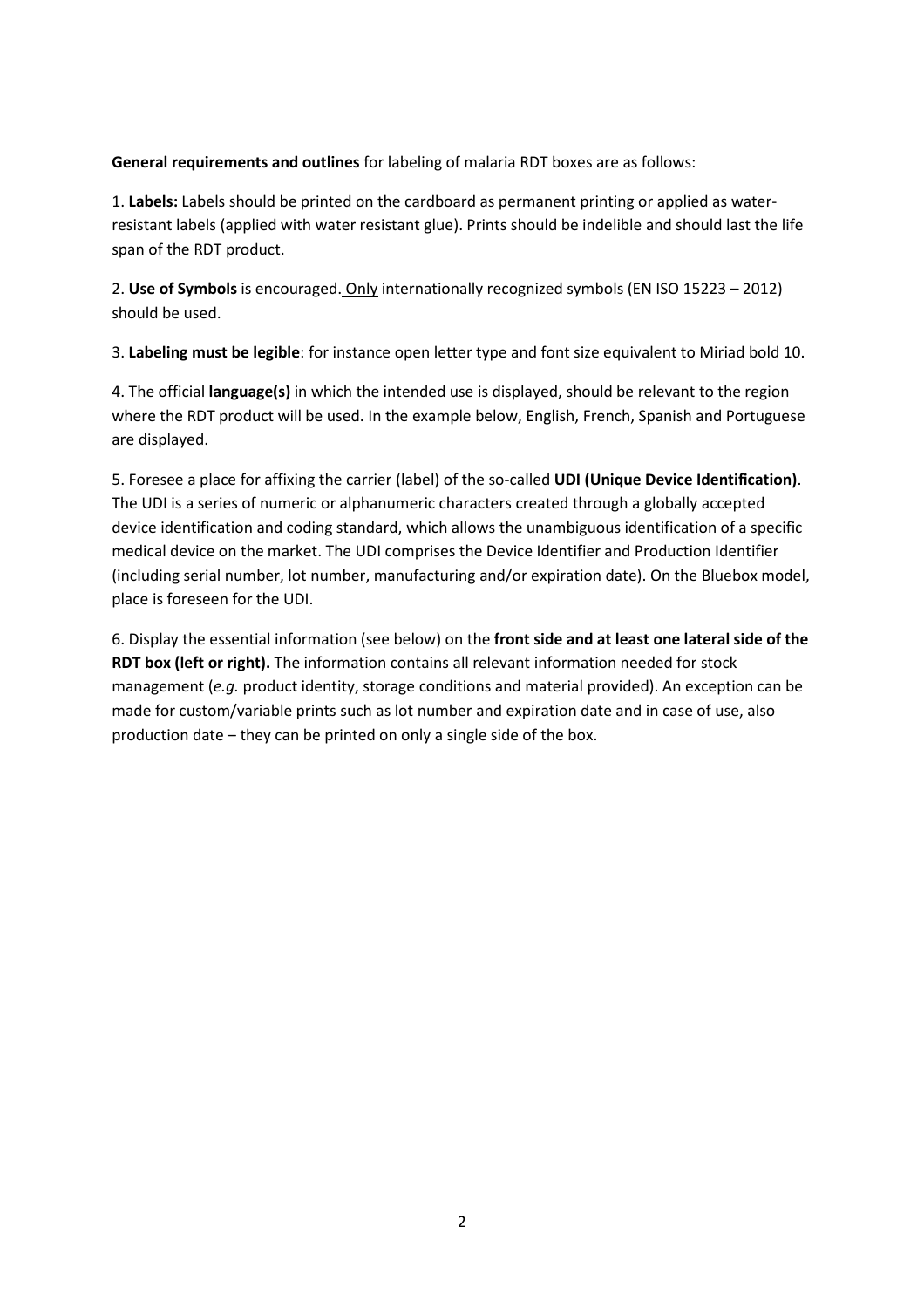#### **What should be displayed:**

**1. Product name** with sufficient details for the user to identify the device and its intended use, *e.g.*

- Commercial name of the RDT product
- "Malaria"
- targeted species and antigen(s)
- "Antigen" or "Ag"

Example: Commercial name, Malaria Pf/Pv (HRP2/pLDH) Antigen(RDT)

## 2**. Product code**

- 3. **Intended use** : diagnosis of malaria, *in vitro* diagnostic, single-use
- 4. **Number of tests** provided in the kit
- 5. *In vitro* **diagnostic**
- 6. Name of the **legal manufacturer** Physical address of the manufacturing site Telephone and/or fax number and/or website

7. If applicable (for instance CE-marked IVDs), the name and physical address of the authorized representative. Affixing name and address of local distributor/importers is desirable, to be done by the distributor/importers themselves.

## 8. **Lot number**

9. **Expiration date** (YYYY-MM) Use the YYYY-MM format

**10. Materials (content)**  Materials provided Items required but not provided

## 11. **Storage conditions** (symbols)

## 12. **Warnings or precautions** (symbols)

For instance: - do not use if package is damaged (symbol) - read instructions before use (symbol)

## 13. **Additional warning in case the procedure or IFU has changed substantially**

Clearly visible label – for instance fluo orange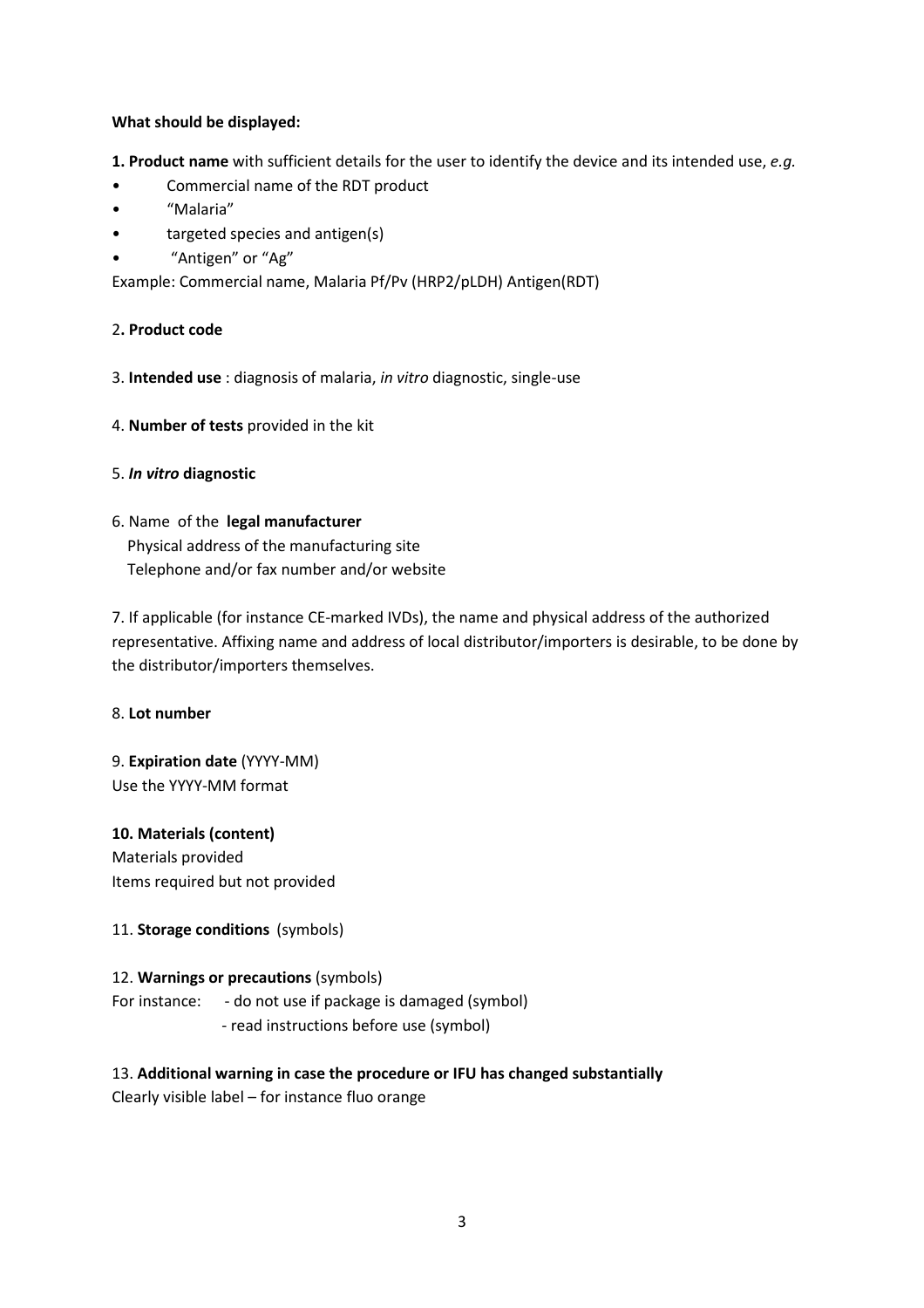## **Where should labels be put:**

Display the essential information on at least the front side and one lateral side of the box. An exception can be made for custom/variable prints such as lot number and expiration date and in case of use, also production date – they can be printed on only a single side of the box. See Figures 2 and 3. CE label, EC authorized representative and date of manufacturing should be printed when applicable/required.



Figure 2: Labeling of required information on the top of the RDT box. Blue color indicates RDT product specific items.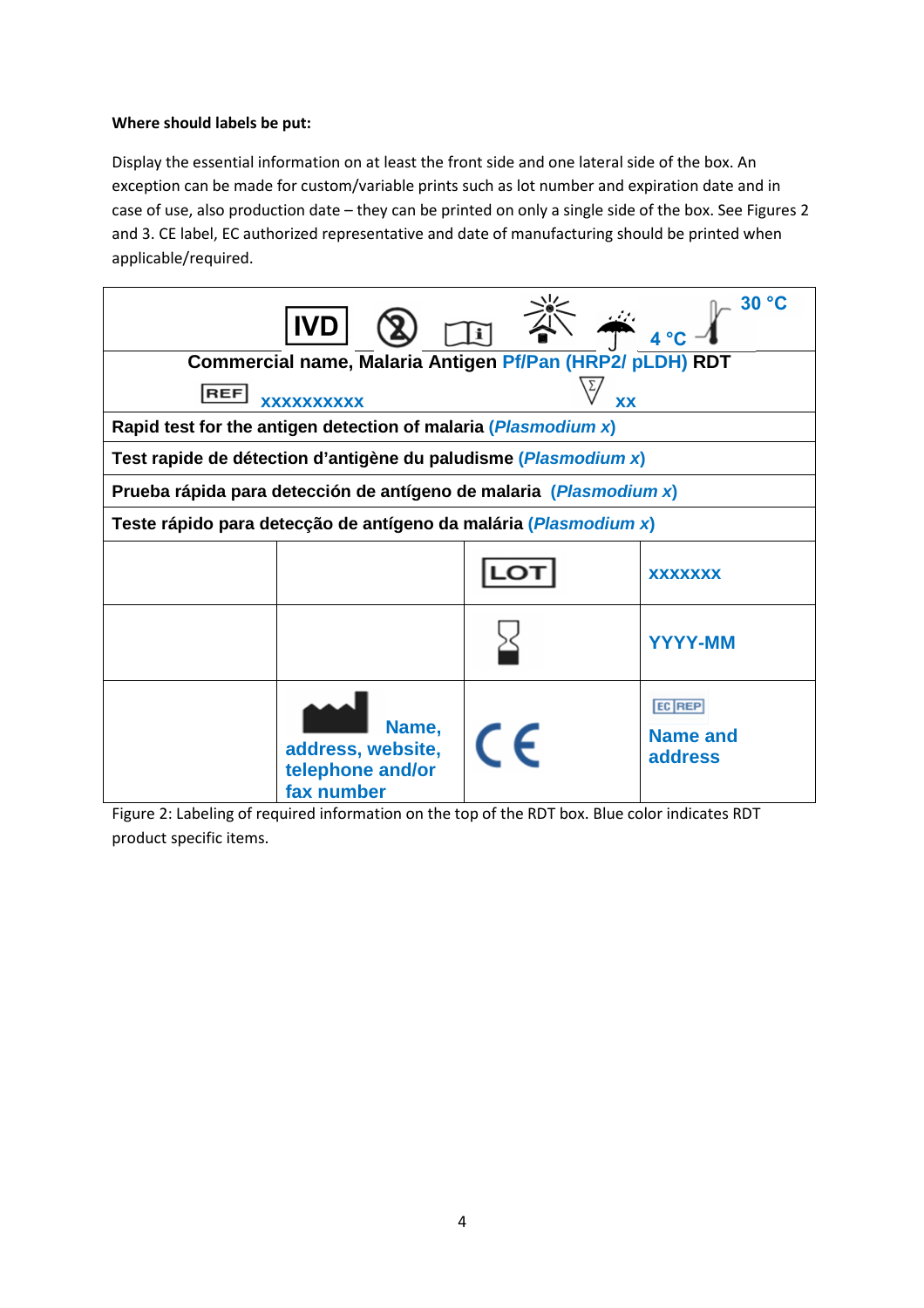| Commercial name, Malaria Antigen Pf/Pan (HRP2/ pLDH) RDT |                                                                                         |                |                |  |  |  |
|----------------------------------------------------------|-----------------------------------------------------------------------------------------|----------------|----------------|--|--|--|
| <b>REF</b><br>xxxxxxxxxxx                                |                                                                                         |                |                |  |  |  |
| Content:                                                 | <b>Cassettes</b><br><b>Alcohol swabs</b><br><b>Lancets</b>                              |                | <b>XX</b>      |  |  |  |
|                                                          | <b>Specimen transfer devices</b><br><b>Buffer bottle</b><br><b>Instructions for use</b> |                | <b>XXXXXXX</b> |  |  |  |
| Required but not<br>provided                             | Timer<br>Gloves<br>Biosafety sharps container<br>Waste container                        |                | <b>YYYY-MM</b> |  |  |  |
|                                                          |                                                                                         | $-30 °C$<br>4° |                |  |  |  |

Figure 3: Proposal for labeling of one lateral side, and the front or back side of the RDT box. Blue color indicates RDT product specific items.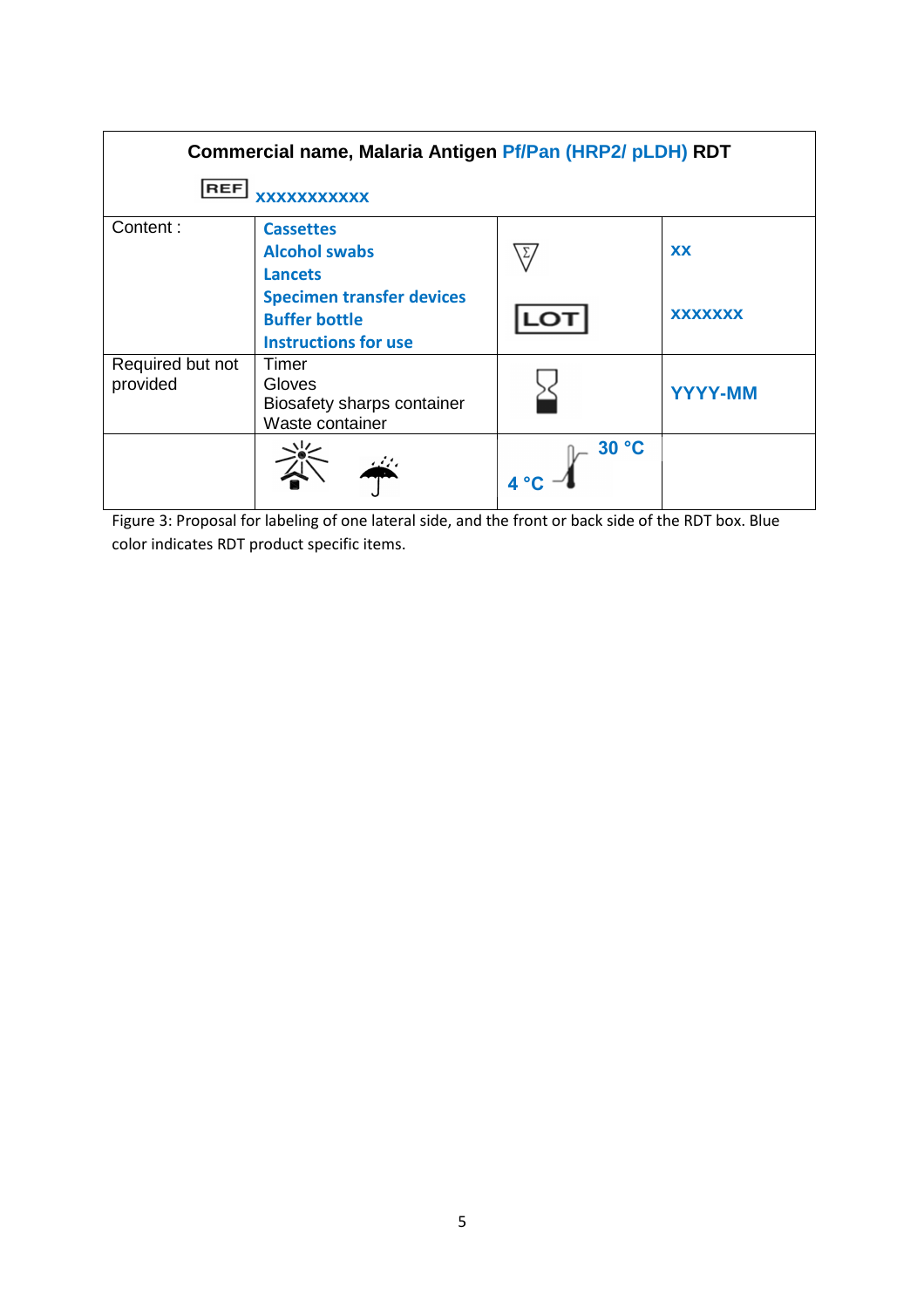## **2. Labeling of the cassette packaging**

## **What should be displayed:**

- **1. Product name** with sufficient details for the user to identify the product and its intended use, *e.g.*
- Commercial name of the RDT product
- "Malaria"
- targeted species and antigen(s)
- "Antigen" or "Ag"

Example: Commercial name, Malaria Pf/Pv (HRP2/pLDH) Antigen(RDT)

## 2. **Product Code**

3. **Intended use**: diagnosis of malaria, *in vitro* diagnostic, professional use only, POC

## 4. *In vitro* **diagnostic**

## **5. Name of the legal manufacturer**

## 6. **Lot number**

The lot number should be identical to the one mentioned on the RDT box

## 7. **Expiration date** (YYYY-MM)

Use the YYYY-MM format The expiration date should be identical to the one mentioned on the RDT box

# 8. **Quantity of tests per packaging**

# **9. Contents of packaging**

Including desiccant

10. **Storage conditions** (symbols)

## 10. **Warnings or precautions** (symbols)

For instance: - do not use if package is damaged (symbol)

- read instructions before use (symbol)
- single use (symbol)

11. If the RDT product is CE-marked, the device packaging should have (and comply with) the **CE mark** too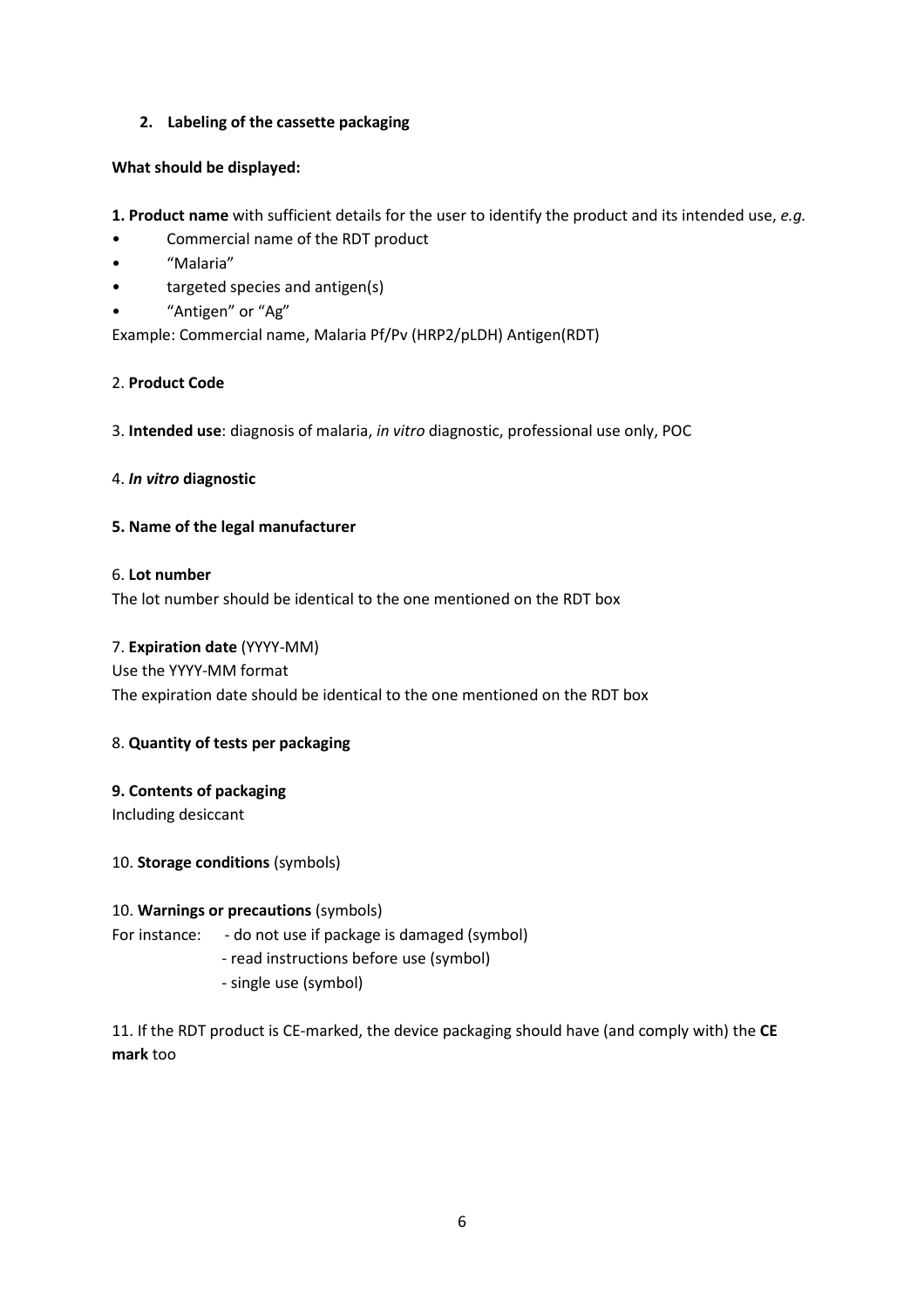# **Where should labels be put:**

Display all standard generic information on one side of the packaging and the custom/variable information (expiration date, lot number) on the opposite side.

Blue color in the figure below indicates RDT product specific items.

| 30 °C<br>$\begin{picture}(180,10) \put(0,0){\line(1,0){15}} \put(10,0){\line(1,0){15}} \put(10,0){\line(1,0){15}} \put(10,0){\line(1,0){15}} \put(10,0){\line(1,0){15}} \put(10,0){\line(1,0){15}} \put(10,0){\line(1,0){15}} \put(10,0){\line(1,0){15}} \put(10,0){\line(1,0){15}} \put(10,0){\line(1,0){15}} \put(10,0){\line(1,0){15}} \put(10,0){\line($<br>IVD<br>$2\sqrt{ \mathbf{i} }$ |                                                         |  |  |  |  |  |  |
|-----------------------------------------------------------------------------------------------------------------------------------------------------------------------------------------------------------------------------------------------------------------------------------------------------------------------------------------------------------------------------------------------|---------------------------------------------------------|--|--|--|--|--|--|
| Commercial name, Malaria Antigen Pf/Pan (HRP2/ pLDH) RDT<br><b>Product code: XXXXXXX</b>                                                                                                                                                                                                                                                                                                      |                                                         |  |  |  |  |  |  |
|                                                                                                                                                                                                                                                                                                                                                                                               | <b>XX</b>                                               |  |  |  |  |  |  |
| Content:                                                                                                                                                                                                                                                                                                                                                                                      | 1 cassette<br>1 desiccant<br>1 specimen transfer device |  |  |  |  |  |  |
|                                                                                                                                                                                                                                                                                                                                                                                               | <b>Manufacturer Name</b>                                |  |  |  |  |  |  |
|                                                                                                                                                                                                                                                                                                                                                                                               |                                                         |  |  |  |  |  |  |

| .OT' | <b>XXXXXXX</b> |
|------|----------------|
|      | <b>YYYY-MM</b> |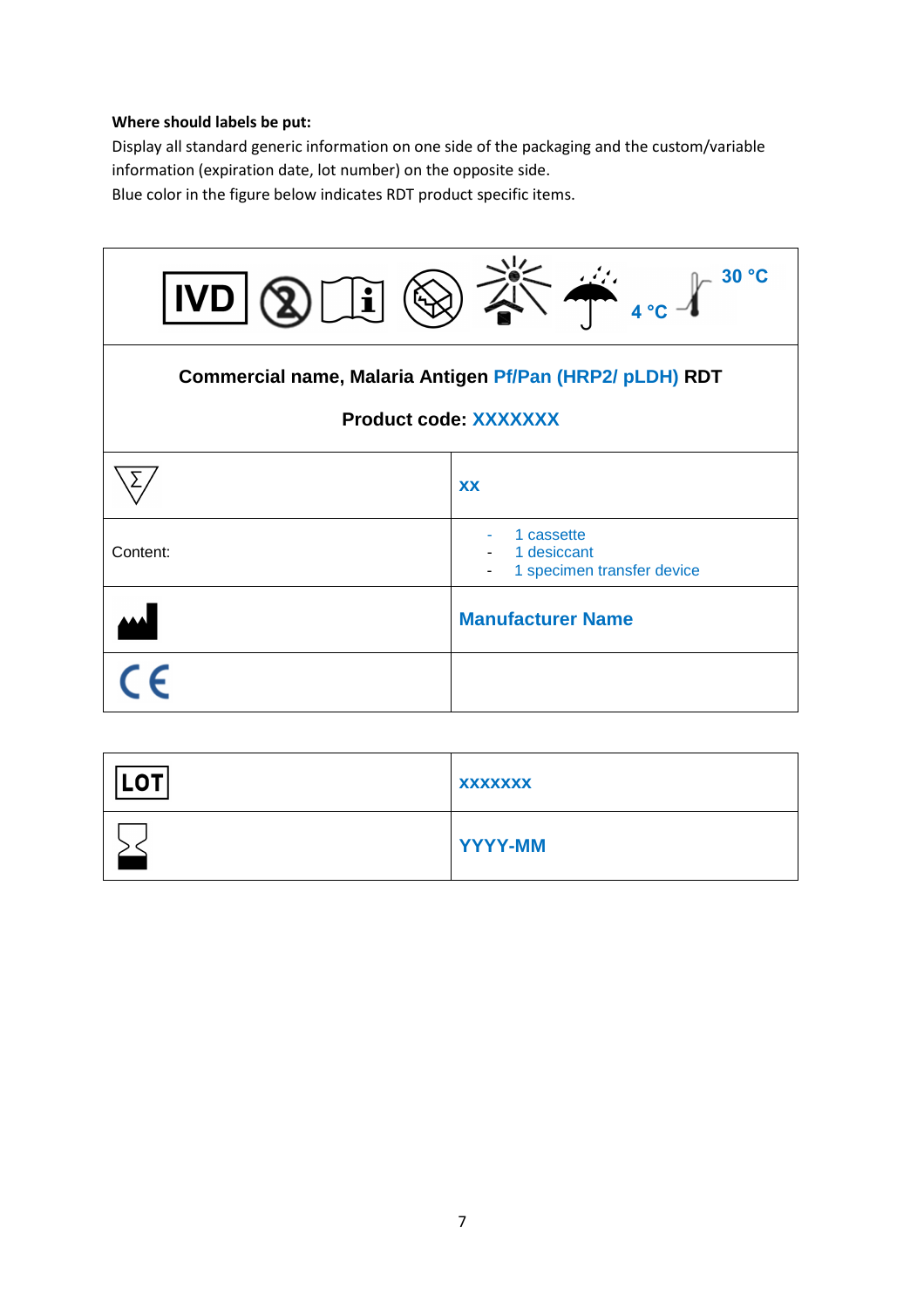#### **3. Labeling of the cassette**

#### **Convention of terms used to describe the orientation of the cassette**

The figure below considers the most common RDT *i.e.* a three-band RDT targeting two antigens (*P. falciparum* and pan-*Plasmodium* antigen) in a two-step procedure (add specimen, next add buffer) with a cassette showing individual specimen and buffer wells. The following convention of terms is used: proximal (closest to the specimen and buffer wells) and distal (at the end of the migration [absorption] pad). Considering the cassette in a vertical view (with direction of the specimen/buffer flow "upwards", there is the right hand side and the left hand side.



Figure: Conventions for terms of the cassette.

## **Labeling:**

1. Prints in **indelible ink** are recommended over (i) characters embedded/embossed in the cassette housing and (2) labels glued to the reading legend. The test and control line legends and the actual test lines should be well aligned.

- 2. All printing should be along the **short axis**
- 3. **Single and unequivocal reading legend** should be present **at the right hand side** of the reading window
- 4. Abbreviations as listed in document "**Abbreviations**"
- In addition "1" for the sample well, "2" for the buffer well (chronological order)
- 5. **Labeling must be legible**: for instance open letter type, clear and crisp print

## **What should be displayed:**

1. Product Name (with indication of "Malaria", antigen-based "Ag", the *Plasmodium* species and the antigens detected)

- 2. Specimen and Buffer wells (see above)
- 3. Reading legend with *Plasmodium* species detected (see abbreviations: Pf, pan, Pv…)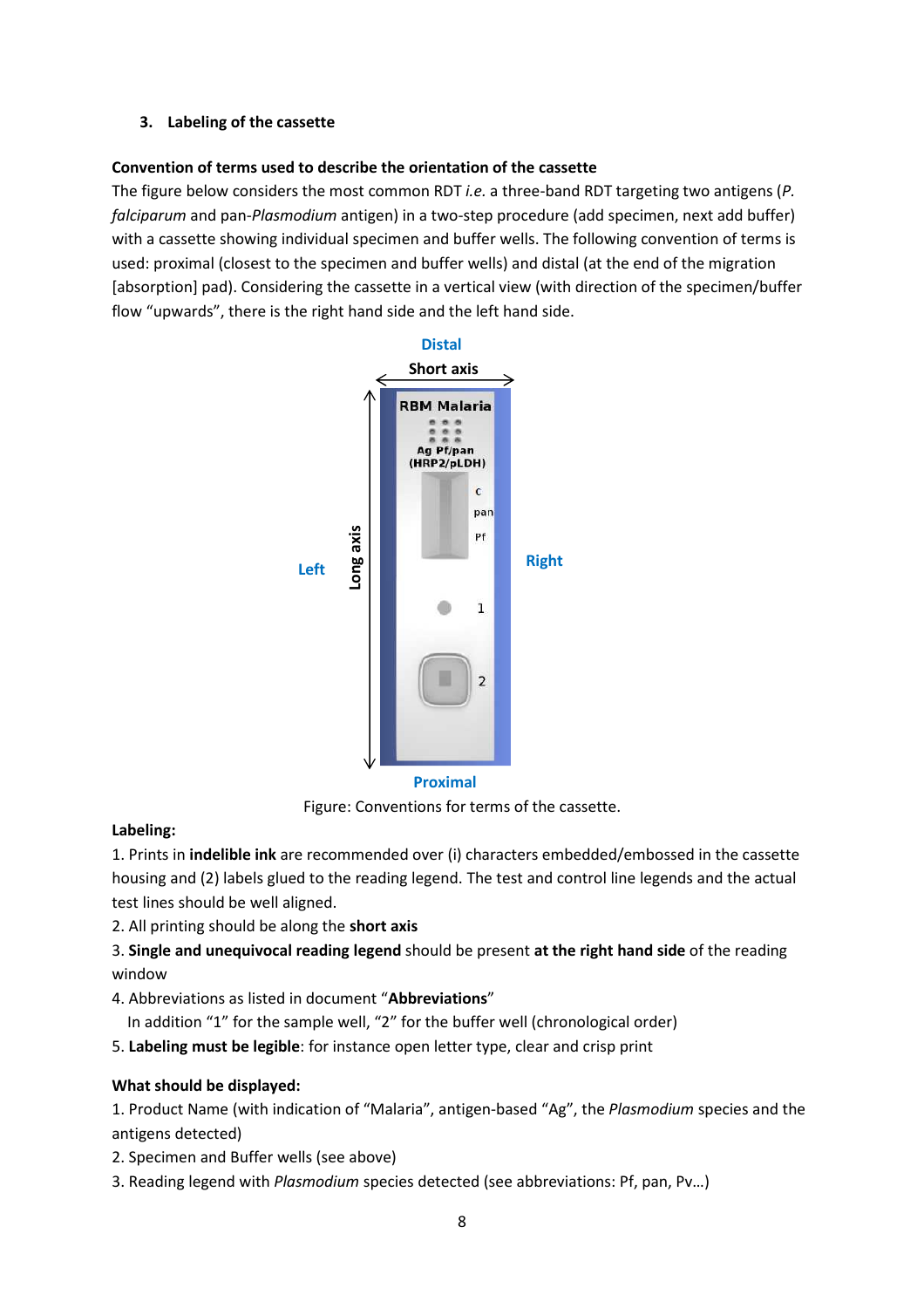## **4. Labeling of the buffer bottle**

**General requirements and outlines** for labeling of RDT **buffer bottle** is as follows:

1. **Labels:** Well-fixed water-resistant label (applied with water resistant glue) or permanent printing, indelible print lasting the life span of the RDT product.

2. **Use of Symbols** is encouraged. Only Internationally recognized symbols (EN ISO 15223 – 2012) should be used.

# 3. **Labeling must be legible**:

There are no guidelines about font sizes for labels of in-vitro diagnostics. For the labels of Medicinal Products, characters of at least 7 points (or of a size where the lower case "x" is at least 1.4mm in height) with a space between the lines of at least 3 mm are recommended, according to "Guideline on the readability of the labelling and package leaflet of medicinal products for human use", Revision 1, 12 January 2009.

http://ec.europa.eu/health/files/eudralex/vol-2/c/2009\_01\_12\_readability\_guideline\_final\_en.pdf

4. The official **language(s)** in which the intended use is displayed, should be relevant to the region where the RDT product will be used.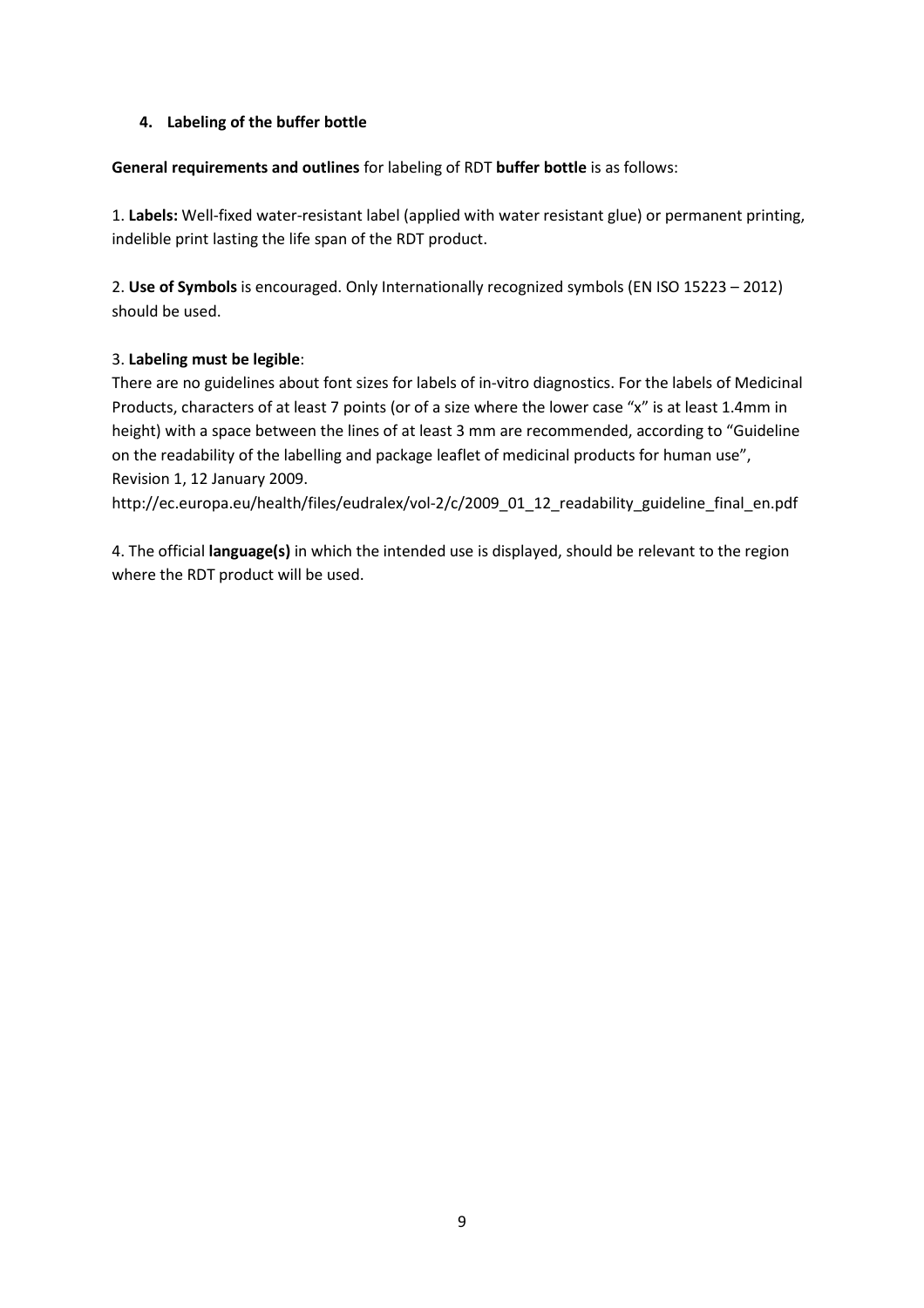## **What should be displayed:**

**1. Product name** with sufficient details for the user to identify the product and its intended use, *e.g.*

- Commercial name of the RDT product
- "Malaria"
- targeted species and antigen(s)
- "Antigen" or "Ag"

Example: Commercial name, Malaria Pf/Pv (HRP2/pLDH) Antigen(RDT)

## 2. **Buffer** (Bottle)

3. **Product Code** 

#### 4*. In vitro* **diagnostic**

#### 5. **Name of the legal manufacturer**

## 6. **Lot number**

#### 7. **Expiration date**

Use the YYYY-MM format

The expiration date should not be earlier than the expiration date on the RDT box and device packaging

#### 8. **Storage conditions** (symbols)

## 9. **Warnings or precautions** (symbols)

For instance: - do not use if package is damaged (symbol) - hazard symbol if sodium azide concentration is ≥ 0.1% (symbol)

10. If the RDT product is CE-marked, the buffer bottle should have (and comply with) the **CE mark** too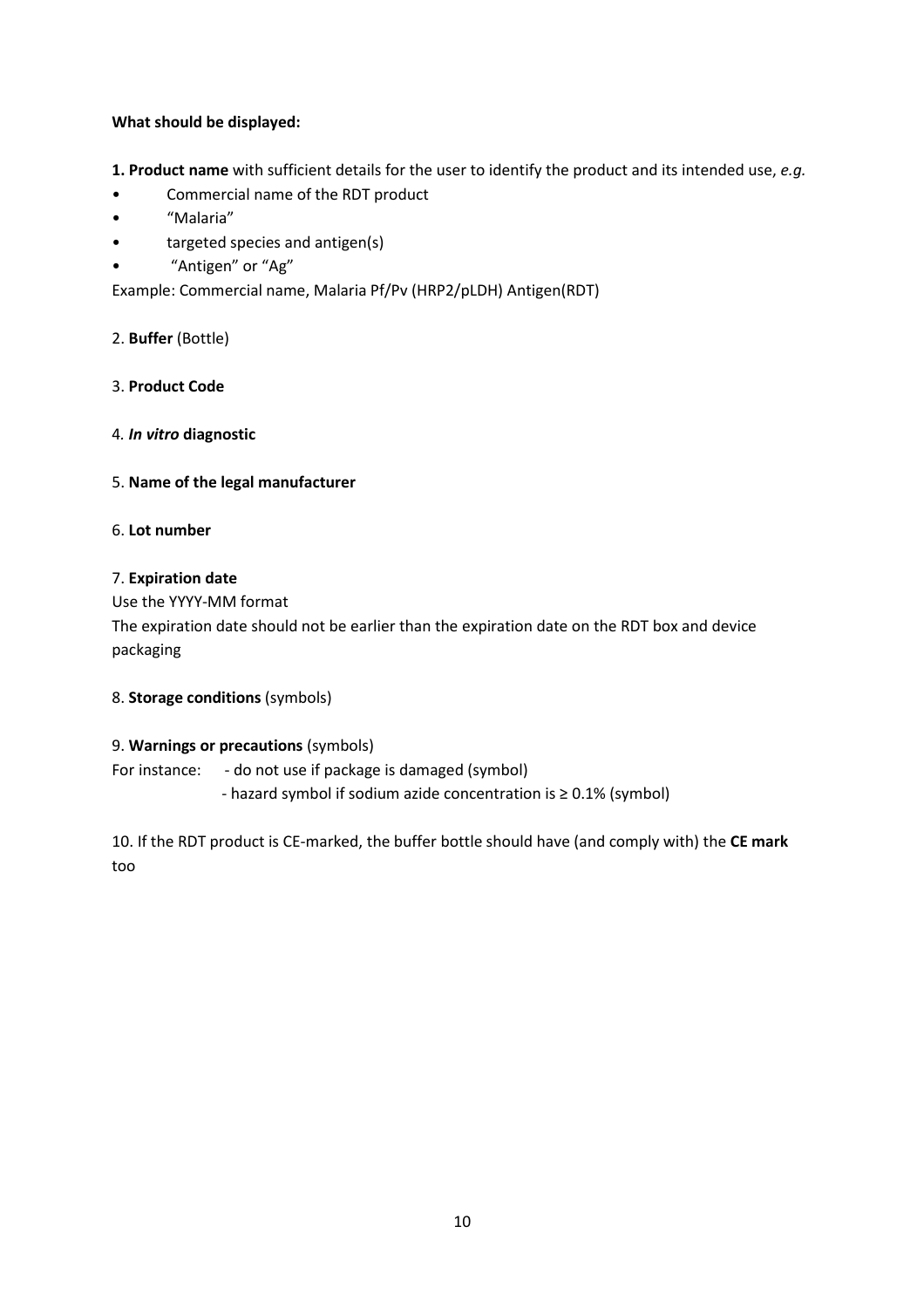## **Where should the labels be put**

Proposal of how relevant information can be printed on the buffer bottle.



#### Example: